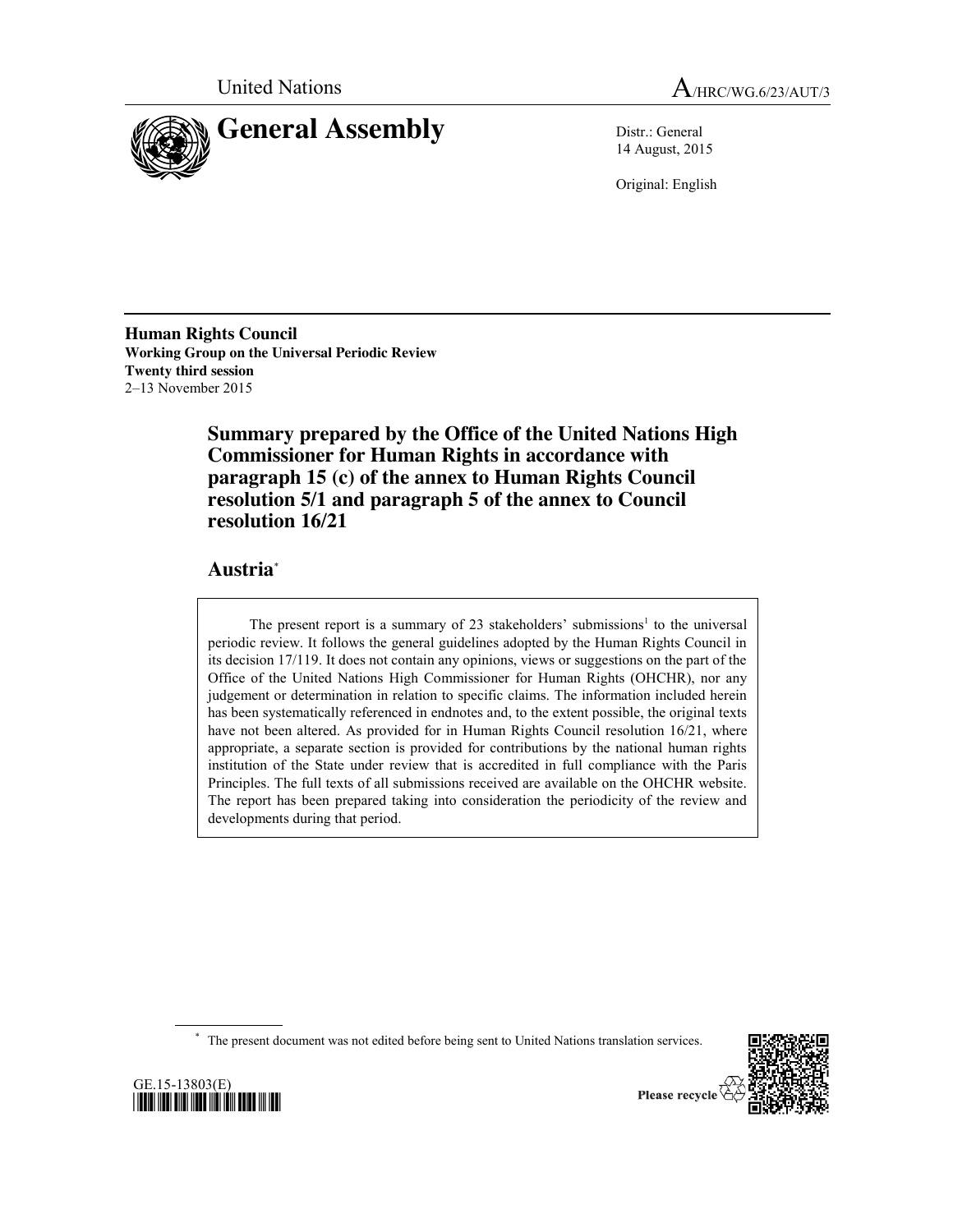# **Information provided by stakeholders**

## **A. Background and framework**

## **1. Scope of international obligations**<sup>2</sup>

1. Amnesty International (AI) noted that Austria accepted several 2011 UPR recommendations on ratification of and withdrawal of reservations to several human rights treaties. <sup>3</sup> Austria ratified ICPPED and OPCAT. However, no steps were taken to withdraw reservations to ICCPR, ICERD and CAT.<sup>4</sup> AI recommended ratifying ICESCR-OP<sup>5</sup> and CRC-OP-IC, and withdrawing reservations to ICCPR, ICERD, and CAT.6

2. The joint submission (JS) 3 and AI recommended ratifying the Protocol 12 to ECHR and accepting the jurisdiction of the Committee on Social Rights of the Council of Europe  $(CoE).$ <sup>7</sup>

3. JS6 recommended that Austria ensure full implementation of the UN human rights treaties across the country, including at the level of Länder (provinces). 8

## **2. Constitutional and legislative framework**

4. JS3 recommended adopting a comprehensive human rights catalogue in the Constitution.<sup>9</sup>

#### **3. Institutional and human rights infrastructure and policy measures**

5. AI noted that Austria established a national preventive mechanism in 2012 as required under OP-CAT and in line with the recommendations nos. 92. 4 and 92.11 put forward during the universal periodic review in 2011 (the 2011 UPR). <sup>10</sup> The Austrian Ombudsman Board (AOB) was mandated to carry out the functions of a national preventive mechanism and a national human rights institution. <sup>11</sup> AOB added that it was vested with an authority under Article 16(3) of CRPD to monitor facilities and programmes for persons with disabilities.<sup>12</sup>

6. AI, however, noted concerns expressed regarding the independence of the Ombudsman Board and its insufficient focus on preventive work.<sup>13</sup> Klagsverband stated that the Ombudsman Board did not fully comply with the Paris Principles.<sup>14</sup> CoE-Commissioner called on Austria to bring the Ombudsman Board into compliance with the Paris Principles.<sup>15</sup> AI, Klagsverband and JS3 made similar recommendations.<sup>16</sup>

7. The European Commission against Racism and Intolerance (CoE-ECRI) welcomed the fact that the Federal Law on the Equal Treatment Commission and the Equal Treatment Ombudspersons' Office was amended in 2011 to ensure that the Ombudspersons are autonomous and independent. On the organisational level, however, the Office of the Ombudspersons remained part of the Federal Chancellery and the Ombudspersons did not control their human resources and budget-planning. CoE-ECRI regretted that the Ombudspersons could not represent victims in administrative or court proceedings. It concluded that its recommendation to ensure the full independence of the Ombudspersons' Office and to enable them to apply to the courts was not fully implemented.<sup>17</sup>

8. The Committee of Ministers of CoE (CoE-CM) recommended strengthening the capacity of the Ombudspersons for Equal Treatment and the Equality Commission. <sup>18</sup> The Commissioner for Human Rights of CoE (CoE-Commissioner) stated that Austria should consider allowing the Ombudspersons for Equal Treatment to take part in court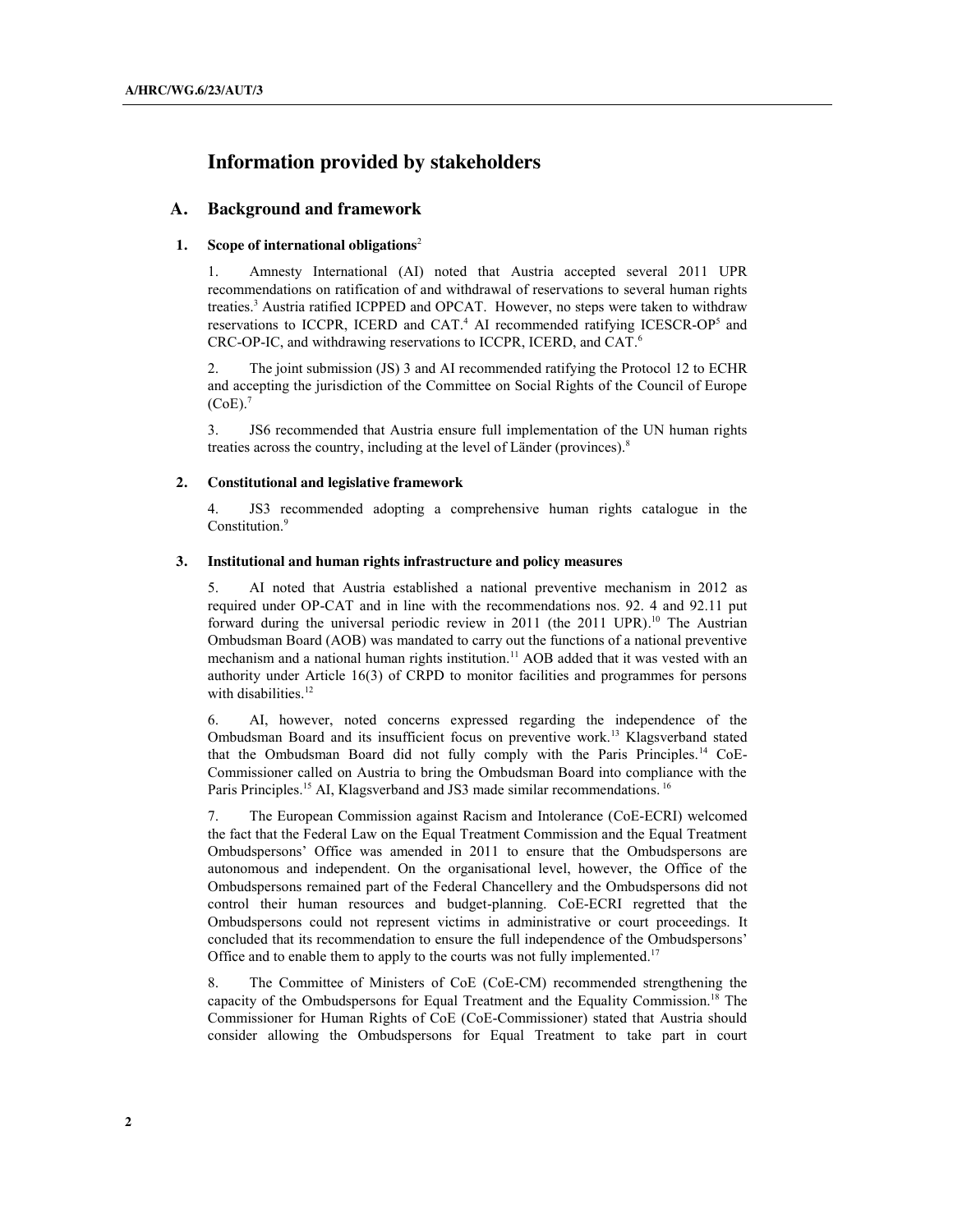proceedings. <sup>19</sup> CoE-ECRI stated that additional financial resources were required for the Ombudspersons to be able to carry out their tasks. $20$ 

9. While noting that various action plans on specific human rights already existed, CoE- Commissioner stated that an overarching human rights action plan adopted by Parliament would lead to greater awareness and coherence as well as enhanced public ownership of human rights.<sup>21</sup> AI welcomed the ongoing process to develop a national human rights action plan by mid-2015 despite the fact that Austria did not support the relevant recommendations nos. 93.20 and 93.21.22 It noted, however, that there was a lack of an allocated budget for elaborating, implementing and evaluating the plan, and that the Government objected to conducting a base-line study.<sup>23</sup>

10. AI recommended that Austria establish a national human rights action plan in line with OHCHR guidelines and set concrete objectives in the action plan, based on thorough analysis of the current human rights situation.<sup>24</sup>

### **B. Cooperation with human rights mechanisms**

n/a

## **C. Implementation of international human rights obligations, taking into account applicable international humanitarian law**

#### **1. Equality and non-discrimination**

11. CoE-Commissioner stated that anti-discrimination legislation was criticised for being scattered over numerous federal and provincial laws and for providing varying degrees of protection for different grounds of discrimination, resulting in confusion, legal uncertainty and potential injustice.25

12. AI stated that Austria did not take steps to close protection gaps, despite its acceptance of the 2011 UPR recommendations to strengthen and harmonize antidiscrimination legislation.<sup>26</sup> Those gaps included the lack of protection against discrimination on the basis of religion, age and sexual orientation in access to goods and services, as well as legal inequalities between registered same-sex partnership and marriage. It concluded that the Anti-Discrimination Law did not ensure equal protection against all forms of discrimination. <sup>27</sup> JS3, JS7 and Klagsverband made similar observations.28

13. CoE-Commissioner stated that affording the same level of protection across the different grounds of discrimination should be a priority.<sup>29</sup> AI recommended that Austria ensure equal protection from all forms of discrimination, including by harmonizing and extending the scope of anti-discrimination laws to include the grounds of religion, age and sexual orientation.<sup>30</sup> Klagsverband, JS3 and JS7 made similar recommendations.<sup>31</sup>

14. CoE-Commissioner stated that despite measures taken to achieve gender equality, progress made appeared to be rather slow, particularly regarding the gender pay gap. A lack of good-quality full-time childcare and gender stereotypes were identified as major barriers to gender equality.<sup>32</sup>

15. International Center for Advocates against Discrimination (ICAAD) noted that Austria accepted several recommendations to address gender disparity in workplaces.<sup>33</sup> It welcomed the adoption of the National Action Plan on Gender Equality in the Labour Market. Austria created quotas for state-owned and partially state-owned companies,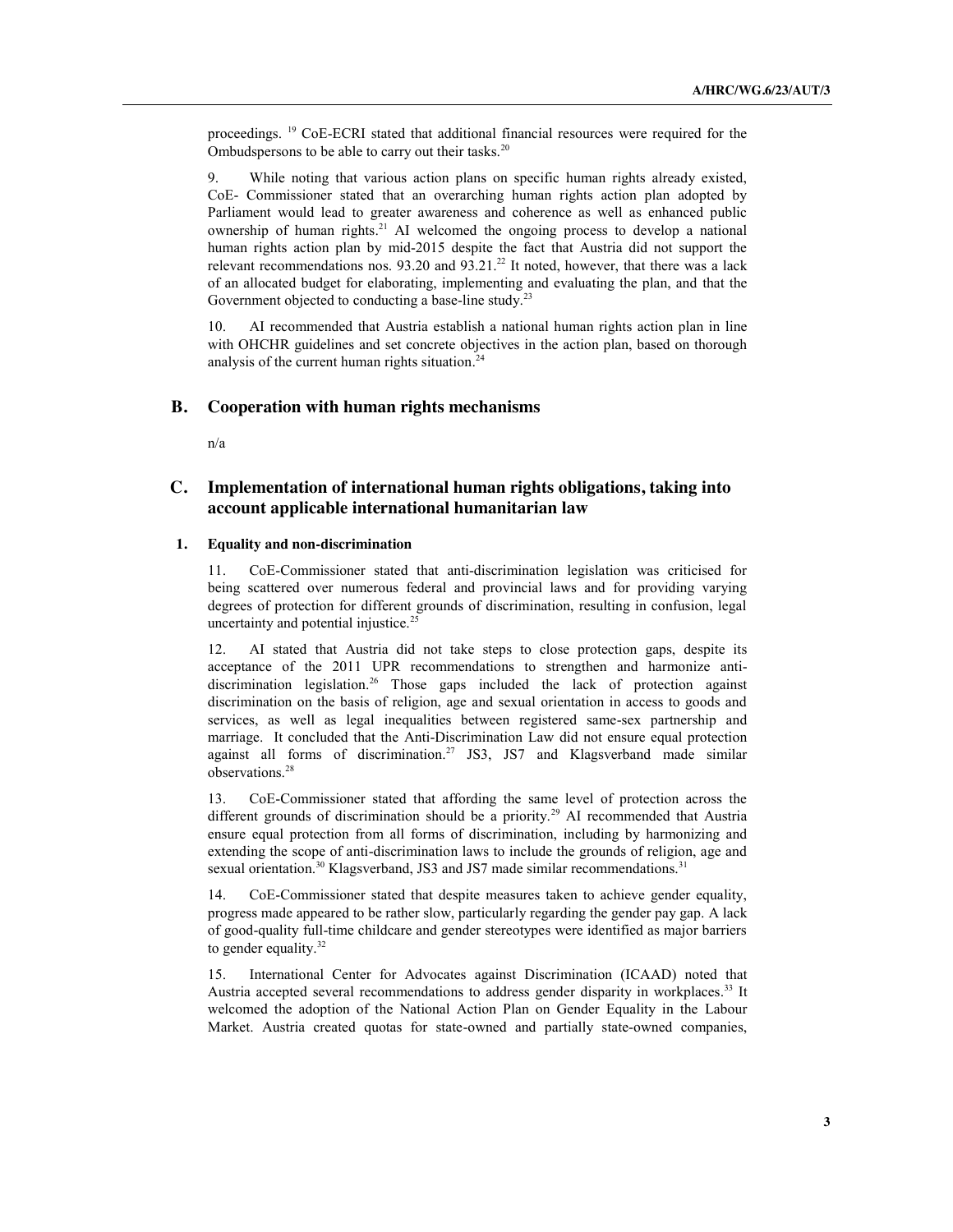requiring that a certain percentage of board members be women and for civil service workplaces, requiring that half of staff be women.<sup>34</sup>

16. While noting measures undertaken to implement the National Action Plan, CoE-Commissioner noted views expressed by NGOs on continuing discrimination of women in the labour market.<sup>35</sup> He noted that women earned less than men did. There was a high concentration of women employed in sectors were salaries were generally low, lingering gender stereotypes.<sup>36</sup> Klagsverband stated that the gender pay gap did not decrease.<sup>37</sup> JS3 and Klagsverband recommended that Austria decrease the gender pay gap.<sup>38</sup>

17. CoE-CM stated that despite efforts by the authorities, racist or xenophobic incidents continued to be reported, as were statements from within the political spectrum that incited inter-ethnic hostility.<sup>39</sup> The European Union Agency for Fundamental Rights (EU-FRA) referred to information, indicating that race, ethnicity or skin colour remained amongst the most common grounds of reported discrimination.40

18. ICAAD referred to information on hate crimes against members of the Roma, Turkish, Muslims and Jewish communities and stated that xenophobic incidents often went unreported.<sup>41</sup> EU-FRA noted information, showing that the number of anti-Semitic offences increased. <sup>42</sup> The Observatory on Intolerance and Discrimination against Christians (OIDAC) referred to cases of vandalism of and burglary at Christian sites and attacks at Christian manifestations.<sup>43</sup>

19. Society for Threatened Peoples (STP) stated that the Roma continued to be victims of discrimination in education, employment, housing and health care, even after the recognition of Roma as a minority in Austria.<sup>44</sup> ICAAD made a similar observation.<sup>45</sup> STP stated that the Roma lived in segregation and in poverty.<sup>46</sup> It reported on anti-Roma propaganda in the media. 47

20. AI stated that no tangible progress was made with regard to collecting systematically and publishing comprehensive statistics on racist incidents and racist misconduct by law enforcement officials in line with several 2011 UPR recommendations regarding statistics on racist incidents.<sup>48</sup> ICAAD made a similar observation.<sup>49</sup>

21. CoE-CM recommended that Austria reinforce ongoing efforts to address racism and xenophobia, including by condemning manifestations of intolerance and populism in the political arena and the media, and to continue to raise awareness on the available legal remedies.<sup>50</sup> AI recommended that Austria assess the effectiveness of existing legislation to combat racism, hate crime and hate speech. <sup>51</sup> CoE-Commissioner encouraged Austria to step up efforts and improve data collection on racism and discrimination.<sup>52</sup>

22. EU-FRA pointed to evidence of ethnic profiling.<sup>53</sup> AI stated that foreign nationals and members of ethnic minorities appeared to be more at risk than Austrian citizens of being suspected by police of having committed a crime, despite Austria accepted the 2011 UPR recommendation no 92.68 to prevent such cases. <sup>54</sup> AI recommended ensuring that police investigations are carried out in an impartial and non-discriminatory manner and not based on ethnic profiling.<sup>55</sup>

23. JS3 recommended that Austria implement the Yogyakarta Principles on the Application of International Human Rights Law in relation to Sexual Orientation and Gender Identity. 56

#### **2. Right to life, liberty and security of the person**

24. AI noted that Austria amended its penal code and introduced new provisions on torture in 2013 in line with commitments made during the 2011 UPR. 57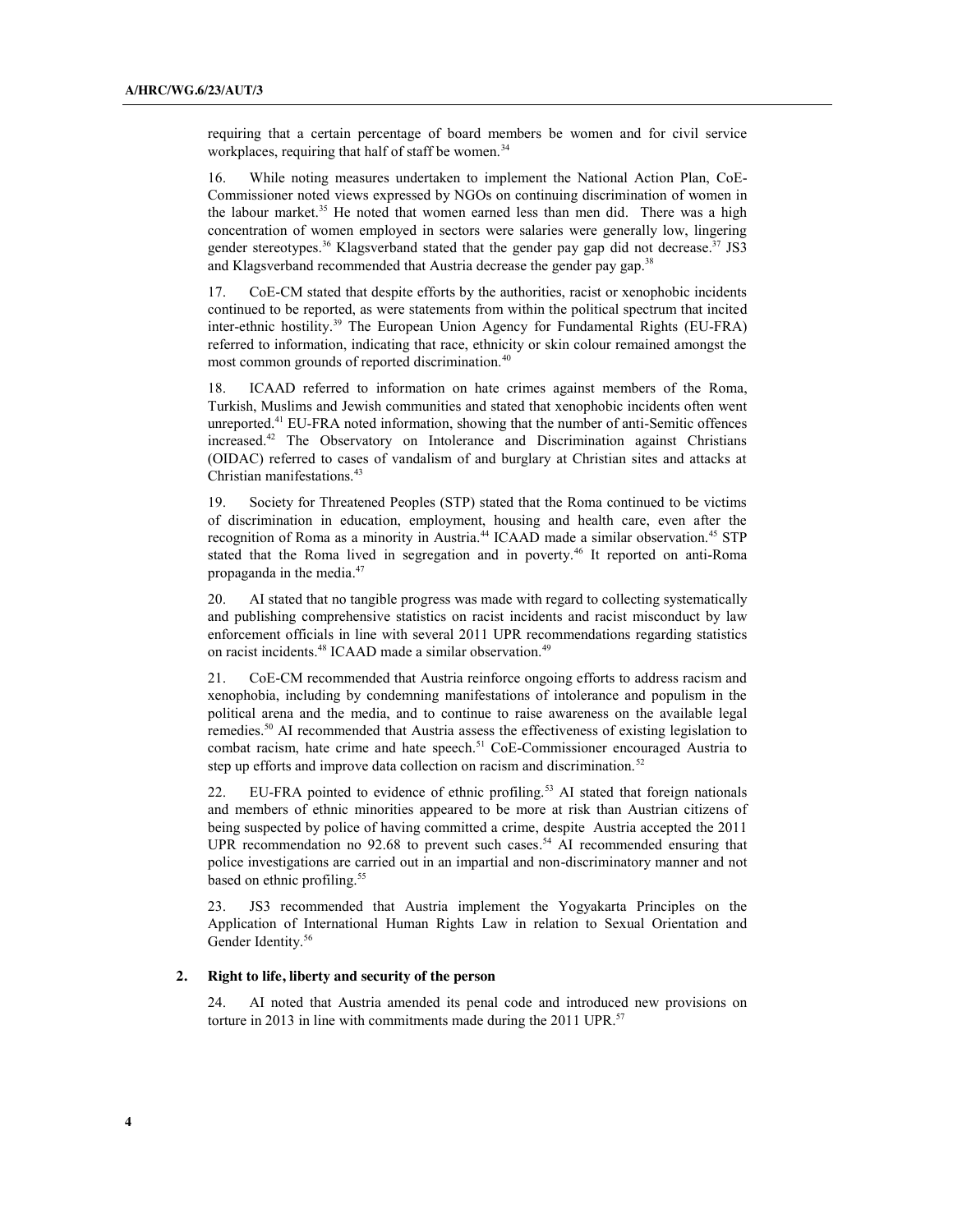25. CoE-Commissioner stated that violence against women, including spousal abuse remained a problem, in spite of measures taken to combat the problem.58 He highlighted some remaining gaps in the protection of women against violence.<sup>59</sup> The Federal Association of the Austrian Autonomous Rape Counselling Centres (BAFÖ) stated that only five out of nine provinces provided for rape-counselling-centers and that there was no long-term security in funding and each center had to secure its funding.<sup>60</sup> ICAAD highlighted a need for psychological counselling and support services and for additional women's shelters.<sup>61</sup>

26. CoE-Commissioner encouraged Austria to continue combating violence against women and domestic violence, and to take into account the vulnerability of migrant women and to take legislative measures to reach this group.<sup>62</sup> JS3 recommended ensuring adequate needs-based psychological and social support to victims of violence.63 BAFÖ highlighted a need for adequate funding for the Rape Counselling Centres for victims of sexual violence. It recommended that mandatory trainings on sexual violence be provided for the police, the judiciary and the health care system.<sup>64</sup>

27. JS1 stated that legislation allowed young men to opt to perform obligatory military service at the age of 17, which was contrary to the OP-CRC-AC and the recommendation of CRC. It noted that Austria rejected a UPR recommendation on this subject.<sup>65</sup>

28. CoE-Commissioner stated that Austria was affected by human trafficking as both a transit and destination country and that human trafficking included reportedly trafficking for sexual exploitation, forced labour, slave-like situations and child trafficking.<sup>66</sup>

29. The Group of Experts on Action against Trafficking in Human Beings (CoE-GRETA) and CoE-Commissioner noted that Austria took a number of measures to combat trafficking in human beings. However, there were geographical differences in the approach to the fight against human trafficking, the infrastructure for providing assistance to victims being much more developed in Vienna and environs than in other Länder.<sup>67</sup>

30. CoE-GRETA noted that although it was generally acknowledged that there were cases of trafficking in men, the current system for combating human trafficking did not secure their identification and did not sufficiently meet their needs.<sup>68</sup>

31. Whiling noting that all victims of human trafficking identified so far were foreign nationals, CoE-GRETA was concerned that possible victims of trafficking residing illegally in Austria and placed in police detention centres pending deportation run the risk of being deported before they had been identified.<sup>69</sup> Therefore, Austria should ensure that victims of human trafficking are properly identified as such in order to benefit from full assistance and protection and develop a clear institutional and procedural framework for the repatriation and return of victims of human trafficking, with due regard to their safety, dignity and protection. CoE-GRETA urged Austria to develop a nationwide system for the identification of and assistance to child victims of human trafficking.<sup>70</sup>

32. CoE-GRETA considered that Austria should review the current provisions criminalising human trafficking with a view to ensuring the dissuasiveness of the penalties provided for, in order to reflect the fact that human trafficking constitutes a serious violation of human rights. Victims of trafficking should be better protected both during the legal proceedings against traffickers and afterward.<sup>71</sup>

33. JS2 reported on legal requirement of obligatory medical examinations for sex workers. It considered it as discriminatory and noted reports on inhuman and degrading treatment during those medical examinations. JS2 stated that sex workers were obliged to register with the police or other authorities and that violations of the right to privacy occurred as data were not protected properly by police.<sup>72</sup> It reported on cases of arbitrary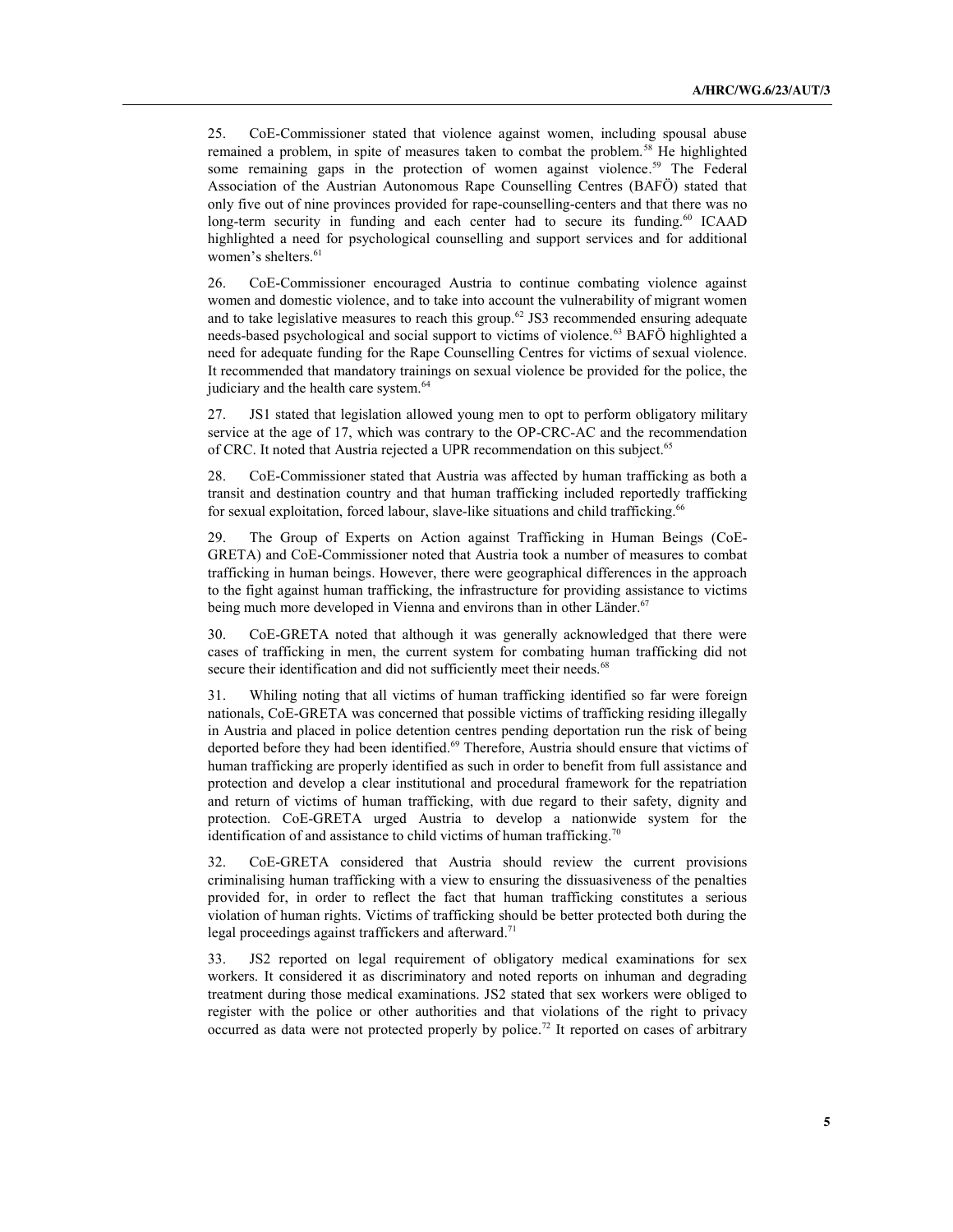actions by the authorities against sex workers as well as a lack of measures taken to persecute attacks against sex workers.73

#### **3. Administration of justice, including impunity, and the rule of law**

34. AOB noted that social activities in some correctional institutions were limited and highlighted the need to provide education, training and employment within correctional institutions.<sup>74</sup>

35. AI stated that mentally ill prisoners did not always receive adequate health care.75 AOB made a similar observation. 76

36. AI stated that Austria failed to implement the 2011 UPR recommendations to establish an independent body or mechanism to investigate alleged abuses by lawenforcement officials.<sup>77</sup> It recommended that Austria improve the investigation of alleged human rights violations by law enforcement officials, including by establishing an independent mechanism to investigate such allegations, with the power to order disciplinary proceedings and refer cases directly to the judicial authorities.<sup>78</sup> Klagsverband and JS3 made similar recommendations. 79

37. AI recommended ensuring that all allegations of human rights violations by law enforcement officials are effectively investigated and appropriately prosecuted, and that victims have full access to reparation.<sup>80</sup>

38. AI stated that the number of juveniles held in pre-trial and penal detention declined considerably. However, alternatives to pre-trial detention were not sufficiently used. Children under the age of 18 were held in adult prisons, and their specific needs were not adequately met.<sup>81</sup> It recommended that: alternatives to detention be provided for juveniles in pre-trial detention; and alternatives to penal detention be available for juvenile offenders and the detention be used as a measure of last resort, for the shortest possible period of time and in specially designed facilities only. 82

#### **4. Right to privacy, marriage and family life**

39. Privacy International (PI) recommended, inter alia, that communication surveillance laws, policies and practices adhere to international human rights standards and that intelligence sharing arrangements be in accordance with the law. It recommended protecting the right to privacy of those within its territory and jurisdiction.<sup>83</sup>

40. JS7 stated that Austria did not legally recognise a marriage between same-sex partners.<sup>84</sup> JS3 made a similar observation.<sup>85</sup> AI recommended abolishing all legal inequalities between registered same-sex partnership and marriage.<sup>86</sup>

## **5. Freedom of religion or belief, expression and right to participate in public and political life**

41. Klagsverband stated that the amendments to the Law on the Recognition of Adherents to Islam as a Religious Society contained discriminatory provisions.<sup>87</sup> The Office of Democratic Institutions and Human Rights of the Organization of Security and Cooperation in Europe (OSCE/ODIHR) noted, in 2014, that certain provisions of the draft Federal Law amending the Law on the Recognition of Adherents to Islam as a Religious Society needed to be amended to bring it in line with international standards. In particular, conditions for the recognition of religious societies should be eased, and the wide range of grounds for the withdrawal of recognition of such societies should be significantly reduced. It was recommended, inter alia, that the draft law provide more protection for the autonomy of the religious societies and either remove or narrowly word the provision regulating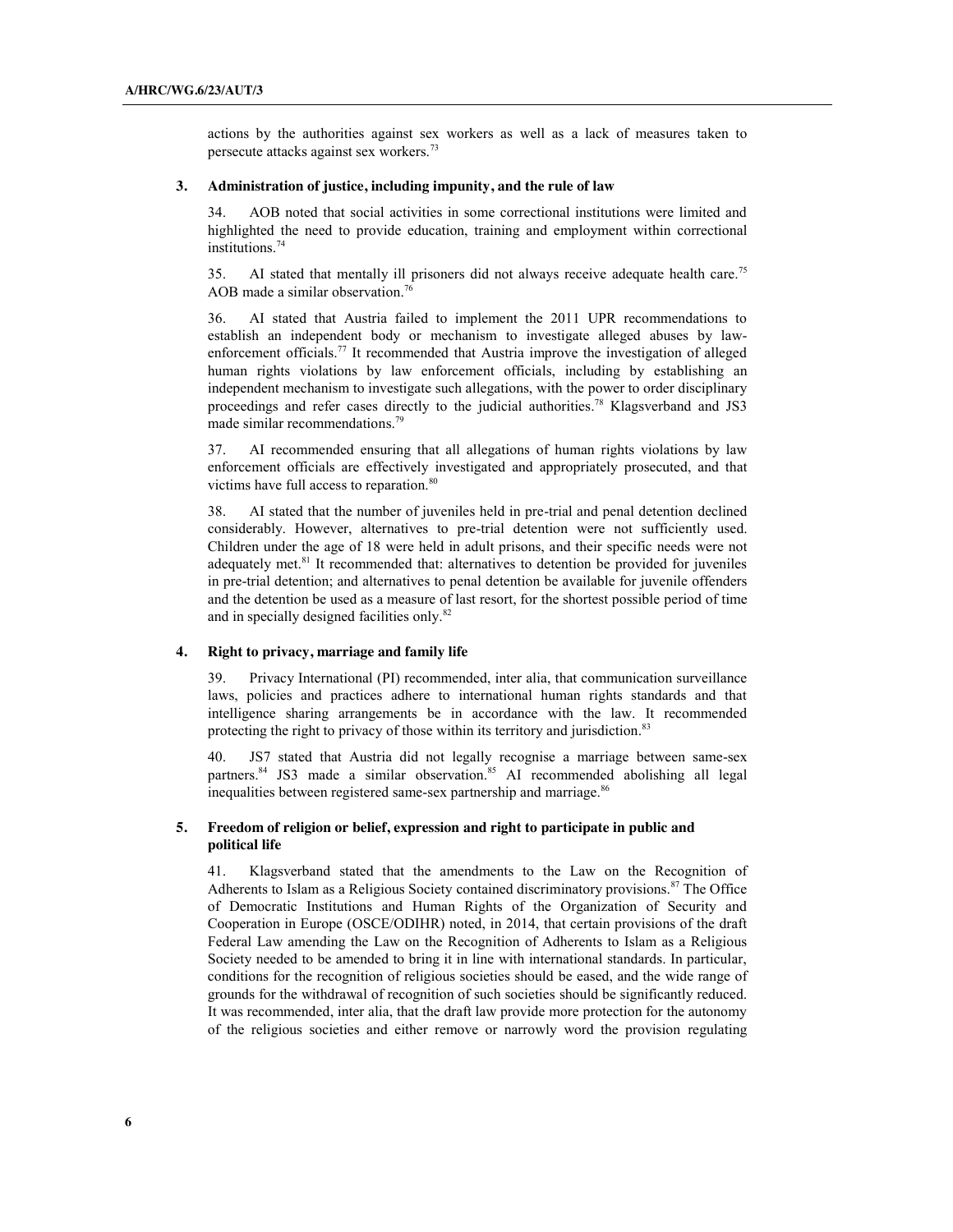foreign funding of religious societies. OSCE/ODIHR noted that the draft Law was passed in February 2015 and that none of its recommendations were taken into account.<sup>88</sup>

42. ADF recommended that religious communities practice freely their freedom to religion, including the right to receive funding from fellow believers of other countries.<sup>89</sup>

43. JS1 highlighted several issues related to the regulations on conscientious objections to military service, including unreasonable limitations on who is eligible to apply and a punitive duration of alternative civilian service, exacerbated by a rate of remuneration approximately half of that received by military conscripts, which the Constitutional Court considered discriminatory.<sup>90</sup>

44. JS3 recommended adoption of a Freedom of Information Act in line with international standards.<sup>91</sup>

45. OSCE/ODIHR stated that the legal framework provided a sound basis for the conduct of democratic elections. The legislation, however, did not provide for domestic observation by civic organizations. 92

46. OSCE/ODIHR stated that women's representation in the parliament stands at 30.6 per cent meeting the target of the 1995 UN Beijing Platform while being below the 40 per cent representation of women in parliaments and other elected assemblies recommended by the CoE. OSCE/ODIHR stated that Austria ranked low in the OSCE region in relation to the representation of women in local politics and that it should increase its efforts to improve the situation.<sup>93</sup>

47. EU-FRA noted that Austria guaranteed the right to vote for persons with disabilities, including those without legal capacity.<sup>94</sup>

#### **6. Right to social security and to an adequate standard of living**

48. AOB stated that the risk of poverty for minors increased in families with many children, with single parents and children from immigrant background. It noted that 18 percent of children were at risk of poverty.95

49. CoE-Commissioner encouraged Austria to ensure that social protection systems, health care, housing policies, and anti-discrimination legislation take the specific needs of older persons fully into consideration.<sup>96</sup>

#### **7. Right to health**

50. JS3 stated that health care varied at the federal and regional levels. The access to child health care services remained insufficient.<sup>97</sup> AOB pointed to an insufficient number of specialists for child and adolescent psychiatry and deficiencies in inpatient psychiatric care of children and adolescent.<sup>98</sup>

51. JS7 stated that state institutions or health insurances did not cover costs of contraceptives, which affected especially adolescents and people with low income. An access to emergency contraception (morning-after pills) was not always guaranteed. It recommended ensuring that costs for contraceptives for adolescents and women who cannot afford paying the costs are covered through special benefits and that condoms are available for free for adolescents and marginalised groups.<sup>99</sup>

#### **8. Right to education**

52. JS3 stated that segregation based on ethnicity and language and socio-economic segregation continued to be high in the education system. Special schools were frequently attended by children whose first language was not German. Children who did not have permanent residency had difficulty in attaining compulsory education.<sup>100</sup> JS6 recommended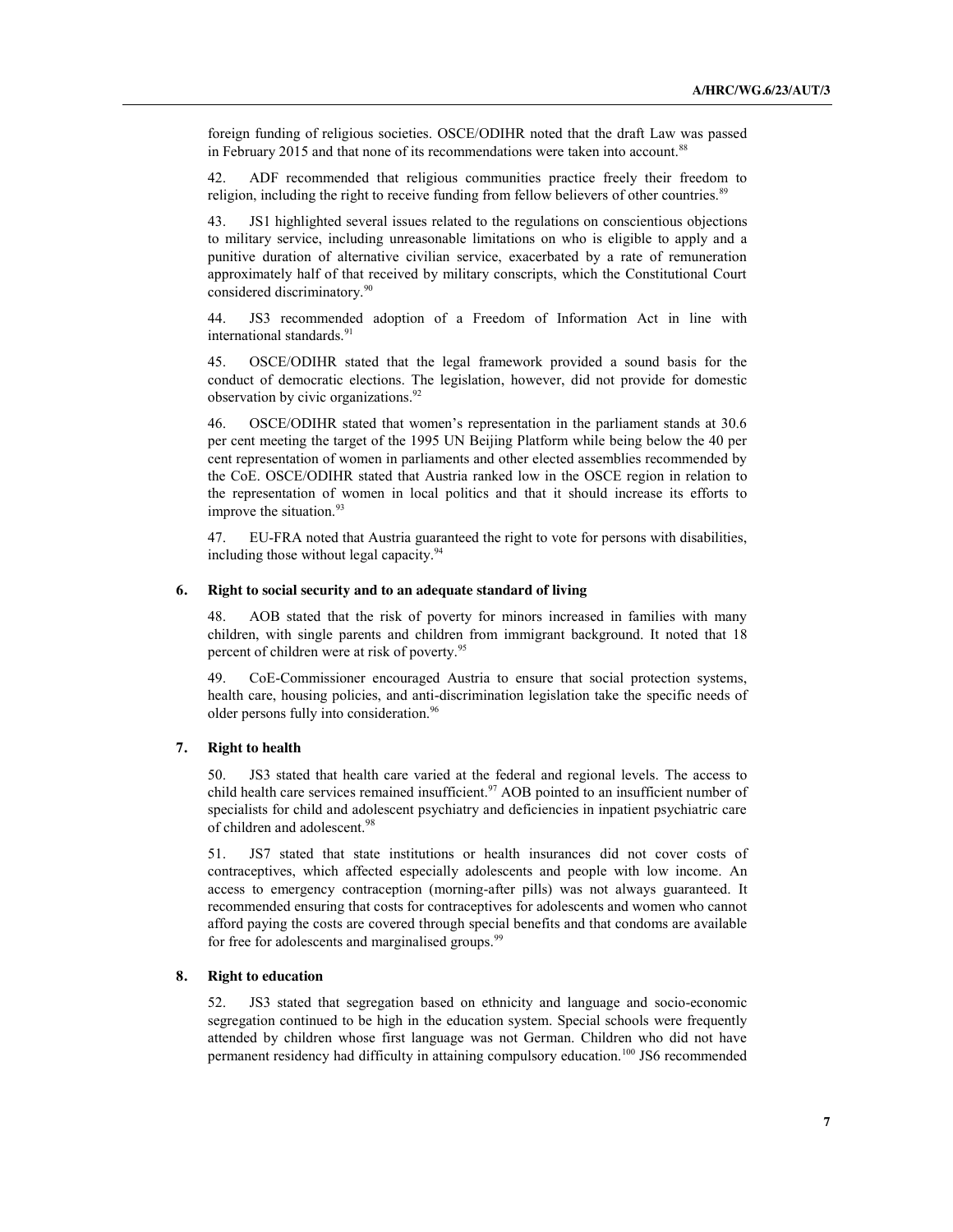ensuring an inclusive and non-discriminatory education system.<sup>101</sup> JS3<sup>102</sup> and Klagsverband<sup>103</sup> made a similar recommendation.

53. AI recommended that Austria enhance the provision of Human Rights Education in schools, including by improving the quantity and quality of teaching materials and providing appropriate training for teachers.<sup>104</sup> JS3 made a similar recommendation.<sup>105</sup>

54. JS7 recommended that sex education in schools be taught as a separate subject and by trained teachers and that the curricula include a comprehensive dimension of sexuality in addition to the biological aspects.106

#### **9. Persons with disabilities**

55. JS6 noted that the National Action Plan on Disability was adopted in 2012, as suggested by the 2011 UPR Recommendation no. 92.35.<sup>107</sup> However, it pointed to several issues related to the action plan, including an absence of indicators and well-defined time frames. No budget was foreseen for the implementation of the action plan.<sup>108</sup>

56. JS6 stated that the human rights based approach was not successfully implemented and persons with disabilities were often perceived as beneficiaries of charity. It noted the prevailing negative attitudes and stereotypes towards persons with disabilities. JS6 stated that persons with disabilities were confronted with multiple barriers and discrimination in all areas of life, including segregation in education system which fostered discrimination in the labour market.<sup>109</sup>

57. In respect to the 2011 recommendation no.  $92.25^{110}$  on inclusive educational system for children with special needs, JS6 noted a lack of political will to develop an inclusive and accessible education system despite the introduction of the pilot projects on inclusive education.<sup>111</sup> CoE-Commissioner stated that current trends, indicating an increase in the number of children with disabilities in special schools should be examined and appropriate remedial actions taken. It called on Austria to ensure that progress continued to be made in establishing an inclusive education system.<sup>112</sup>

58. In respect to the 2011 UPR recommendation no 92.83 on access of children to health services,<sup>113</sup> JS6 stated that children with disabilities were still confronted with discrimination in the health care system. <sup>114</sup> It recommended that Austria harmonize and broaden the provision of adequate programs for early detection of childhood disability and of early intervention and support, and conduct assessment of the effectiveness of existing services for children with disabilities in co-operation with organizations representing persons with disabilities.<sup>115</sup>

59. JS6 stated that persons with disabilities were particularly affected by poverty.116 AOB stated that there were an estimated 21,000 people with disabilities working in sheltered workshops and that pocket money was paid out based on non-transparent criteria. 117

60. AOB stated that no comprehensive plan existed for deinstitutionalisation. Personal assistance for people with disabilities as an alternative to institutional care was not uniformly regulated countrywide and such alternatives were not expanded.<sup>118</sup> CoE-Commissioner highlighted the importance of drawing up a comprehensive action plan on de-institutionalisation.<sup>119</sup>

61. CoE-Commissioner called on Austria to make progress in securing the enjoyment by people with disabilities of their right to live independently and be included in the community. <sup>120</sup> Accessibility of the built environment and the availability of community services and facilities to persons with disabilities was another area where resolute actions were required.<sup>121</sup> JS6 made similar recommendations.<sup>122</sup>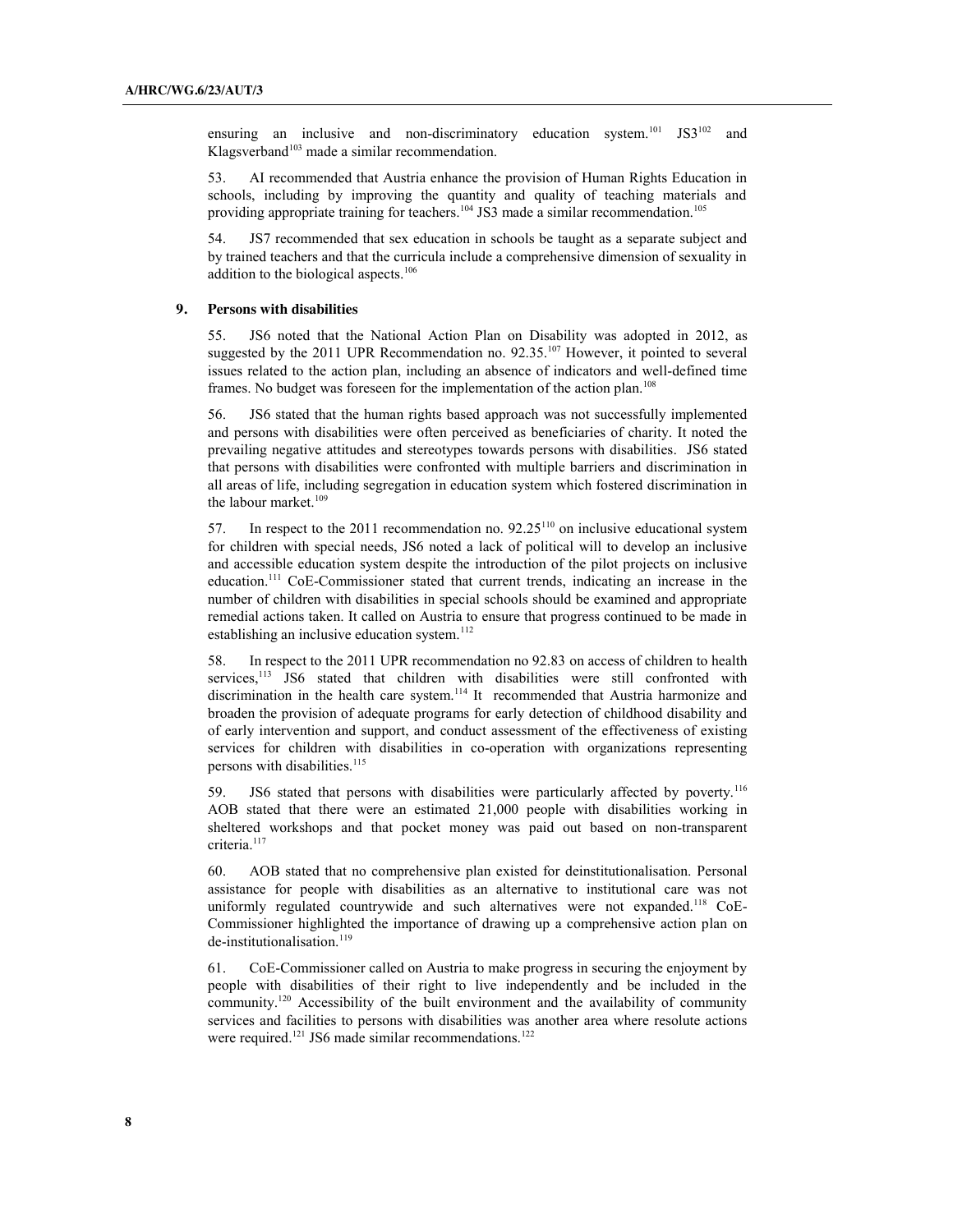62. CoE-Commissioner encouraged Austria to pursue its efforts towards establishing a system of supported decision-making for persons with psychosocial or intellectual disabilities.<sup>123</sup>

63. AAD stated that Austria had taken very few steps to improve the situation of deaf people. <sup>124</sup> Despite the fact that sign language was recognised in the Federal Constitution, the rights of the sign language community were not implemented.<sup>125</sup>

64. AAD stated that the sign language community was entitled to use sign language in public institutions and courts. However, it noted the limited number of qualified interpreters for the sign language. Regional television programs of nine federal provinces were broadcast by Austrian Broadcasting Corporation without subtitles. No television programs with subtitles or Austrian Sign Language were broadcast by private channels.<sup>126</sup>

65. AAD stated that deaf students and students with hearing impairments faced discrimination in education which affected their chances to employment. Unemployment among them was much higher than among other people. It stated that the sign language as a language of instruction was not yet established in the education policy and was rare in educational institutions. Kindergartens that offered teaching in sign language were rare. There was no inclusive kindergarten for deaf children with one exception in Vienna. AAD stated that although sign language was established in the curriculum of the specialised schools for deaf children, there were not enough qualified teachers with sign language skills. The access of deaf people to university education was limited.<sup>127</sup> JS3 recommended that Austria establish sign language as language of instruction.<sup>128</sup>

#### **10. Minorities**

66. The Austrian Center for Ethnic Groups (ACEG) stated that the 2011 UPR recommendations 92.18, 92.87, 92.96, 92.97, 93.54 and 93.53129 on the rights of minorities were not implemented and that they should be implemented at the soonest.<sup>130</sup>

67. The Committee of Experts on the European Charter for Regional or Minority Languages (CoE-ECRML) stated that legal requirements for definition of a national minority were that the settlement was of a certain density and that there was a continuous presence over several generations.<sup>131</sup> CoE-CM stated that persons belonging to national minorities living outside their areas of traditional settlement lost the benefit of substantial minority rights when moving away from the areas.<sup>132</sup> ACEG noted that some national minorities, including Polish and Jenish were not legally recognized and that they were subject to discrimination.<sup>133</sup>

68. CoE-CM recommended that Austria amend the national minority legislation to ensure a consistent and inclusive protection of national minority rights throughout Austria and ensure comprehensive and effective consultations with national minority representatives before adopting any amendments to relevant legislation.<sup>134</sup>

69. CoE-ECRML encouraged Austria to create conditions for education in or teaching of all regional or minority languages in Vienna, Burgenland and Styria.135 As CoE noted, it was recommended that the increasing demand for education in or teaching of Burgenland-Croatian, Slovenian and Hungarian be met with an adequate number of qualified teachers. <sup>136</sup> CoE-CM recommended that Austria increase the availability of bilingual education beyond primary school as an essential tool to preserve the presence of minority languages.<sup>137</sup>

70. CoE-CM referred to reported information on limited willingness by civil servants to accommodate minority languages in official dealings, even in the municipalities where the minority language use was formally admitted.<sup>138</sup> ACEG stated that the use of minority languages in government offices was not possible in the provinces of Vienna and Styria and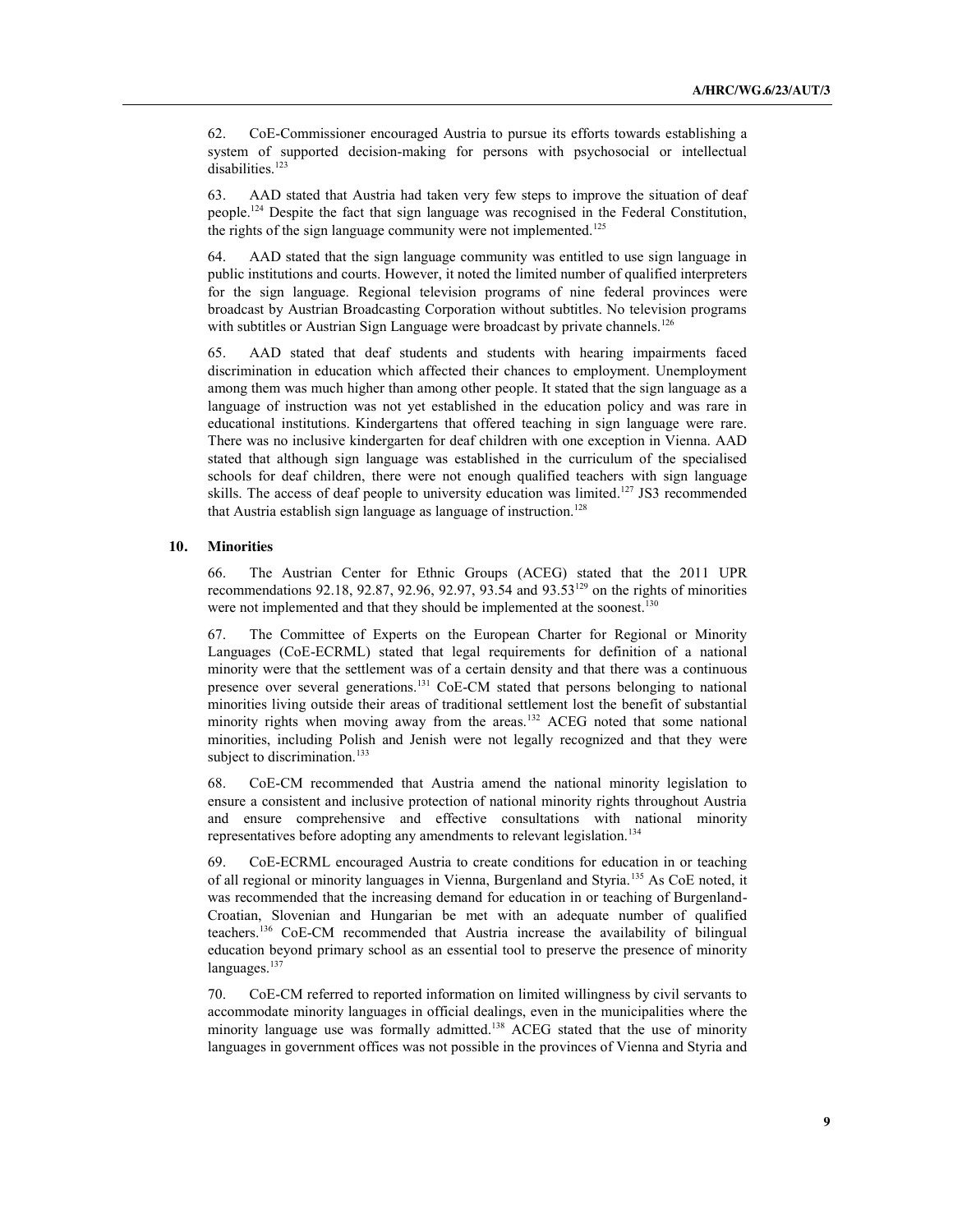was very limited in Burgenland and Carinthia owing to limited number of civil servants with minority languages skills and forms and documents in minority languages.<sup>139</sup>

71. CoE-CM stated that the Constitutional Court decisions on bilingual topographical signs in Carinthia and on the use of the Slovenian language with local authorities remained insufficiently implemented.140 ACED recommended that Austria implement those decisions of the Constitutional Court.<sup>141</sup>

72. CoE-ECRML observed that despite the fact that some courts had the necessary bilingual staff, Burgenland-Croatian and Hungarian were not used in proceedings. There was a slight downward trend in the number of proceedings involving the Slovenian language. The future status of the three bilingual courts in Carinthia was insecure.<sup>142</sup>

73. CoE-CM stated that apart from radio coverage in the Slovenian language in Carinthia, the overall offer in minority language TV and radio programmes, and print media remained limited and insufficient.<sup>143</sup> CoE-ECRML stated that the economic situation for regional or minority language newspapers deteriorated. Public support seemed to be insufficient to secure the survival of the Burgenland-Croatian and Slovenian newspapers. There was no Hungarian language newspaper.144 CoE-CM recommended that Austria enhance the presence of minority languages in radio and TV broadcasts, and print media and consider making available special press subsidies for minority languages.<sup>145</sup>

74. CoE-CM recommended that Austria design, implement and regularly monitor, in close consultation and co-operation with Roma representatives, comprehensive long-term programmes to promote the effective equality and participation of persons belonging to the Roma minority in all spheres of public life.<sup>146</sup> STP made a similar recommendation.<sup>147</sup> As CoE noted, it was recommended that Austria clarify the status of the Romani language outside Burgenland.<sup>148</sup>

75. ICAAD stated that the status of Carinthian Slovenes was guaranteed by the Constitution. However, the protection that was offered seemed inadequate. ICAAD noted complains of the community leaders on insufficient funding for their cultural institutions.<sup>149</sup> CoE-CM recommended that Austria increase the financial support aimed at the preservation and development of national minority culture, language and identity.<sup>150</sup>

#### **11. Migrants, refugees and asylum seekers**

76. AI stated that the asylum procedure was long, often lasting several years. <sup>151</sup> AOB stated that the 2014 administrative reform, affecting asylum procedures, did not result in accelerating the proceedings.<sup>152</sup> AI recommended that Austria ensure prompt, fair, effective and high-quality asylum procedures.<sup>153</sup>

AI stated that Austria failed to ensure effective and adequate access for all asylumseekers to independent legal advice during the process.<sup>154</sup> CoE-Commissioner encouraged Austria to ensure that free, independent and confidential legal counselling and representation is ensured during the entire asylum procedure and thereafter, including the deportation procedure.<sup>155</sup>

78. AI stated that access of asylum seekers to adequate housing, social benefits and health care remained inadequate. Accommodation for some asylum-seekers was often poor and unhygienic, in a number of cases amounting to degrading treatment. There were no complaints mechanisms regarding the quality of the accommodation.<sup>156</sup>

79. AI recommended that Austria ensure access for asylum-seekers to adequate housing, social benefits and health care.<sup>157</sup> CoE-Commissioner encouraged Austria to ensure that accommodation facilities for asylum-seekers offer adequate living standards throughout the entire country.158 He recommended that the access of asylum-seekers to the labour market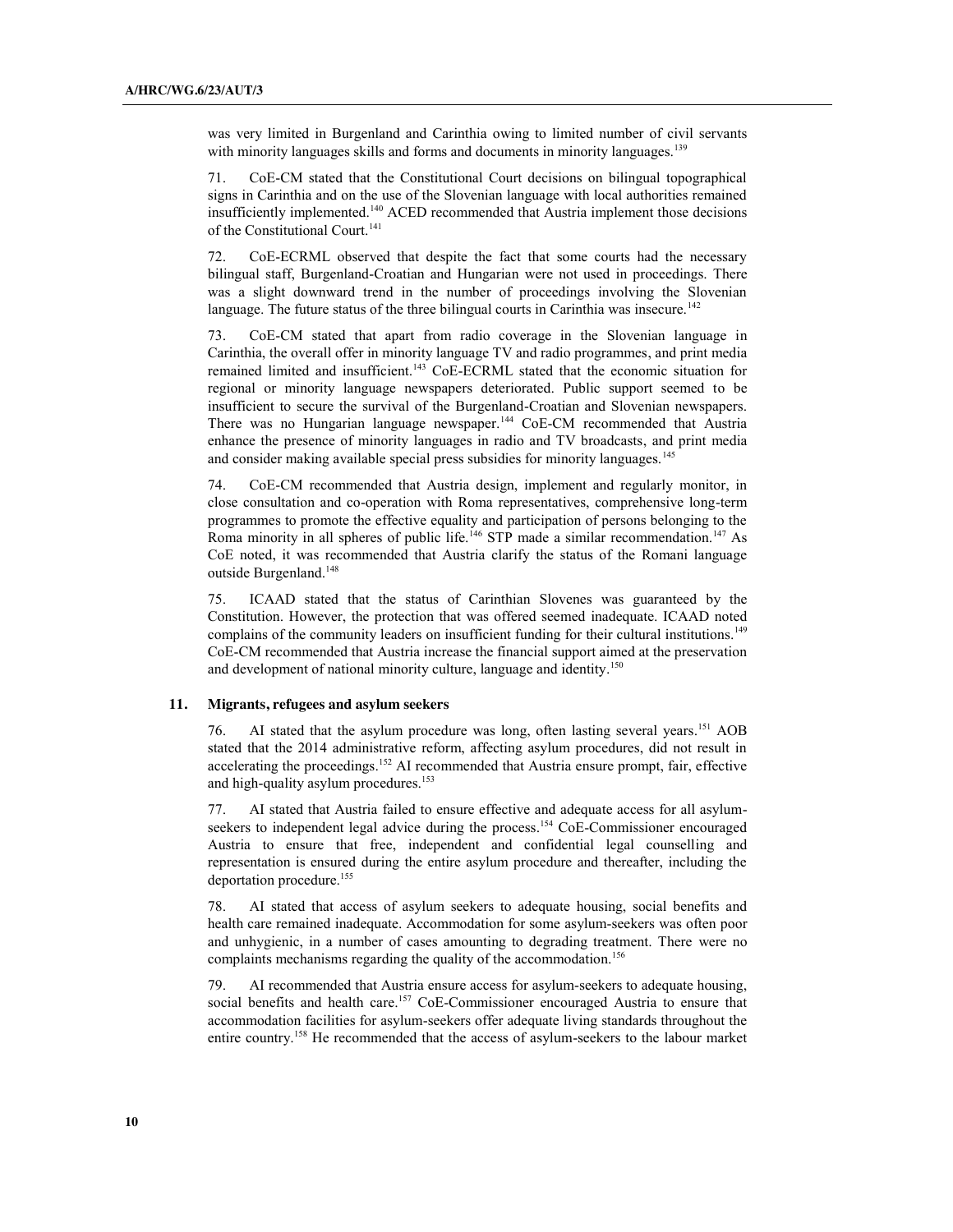be extended, including by granting young asylum seekers permission to take up an apprenticeship. 159

80. AI recommended that the provisions of the Istanbul Protocol be applied in refugee status determination procedures, including by providing in national legislation a requirement for medico-legal reports on signs of torture and other-ill treatment. It recommended establishing a comprehensive refugee resettlement programme.<sup>160</sup>

81. CoE-Commissioner stated that in order to enhance human rights protection and reduce the risk of *refoulement*, the current time limit of one week for appeals against a deportation should be extended to two weeks. He reminded that pre-deportation detention should only be applied when it is thoroughly justified and for the shortest period of time.<sup>161</sup>

82. AOB stated that many refugees continued remaining in inadequate, and poorly equipped mass housing with insufficient support services.<sup>162</sup>

83. JS3 stated that there were no unified standards for the treatment of unaccompanied minors.<sup>163</sup> AOB stated that for unaccompanied minors the housing situation was particularly precarious. It noted insufficient funding for trained pedagogical personnel, e.g. specialising in trauma.164 CoE-Commissioner called upon Austria to provide care for unaccompanied and separated asylum-seeking children in line with international standards. A guardian should be appointed from the outset and throughout the stay of those children in Austria.<sup>165</sup>

### **12. Right to development**

84. Global Responsibility: Austrian Platform for Development and Humanitarian Aid  $(GR)$  stated that despite the 2011 UPR recommendation no 93.33<sup>166</sup> to bring Official Development Assistance (ODA) up to the internationally committed 0.7 per cent of GNI, Austrian ODA declined to 0.27 percent. Since 2011 the Austrian aid budget suffered from continuous cuts. <sup>167</sup> JS4, JS3 and JS8 made similar observations. <sup>168</sup> JS3 concluded that the 2011 UPR recommendation no 93.33 was not fulfilled.<sup>169</sup>

85. GR stated that the shortcomings in structure, coordination and coherence led to a reduced effectiveness in Austria's efforts to support poverty eradication and decent living conditions of people in developing countries. Humanitarian aid remained underfunded and fragmented.170 The human rights based approach was not consistently applied throughout ODA activities. 171

86. JS8 and GR stated that a number of steps were taken to improve the inclusion of persons with disabilities in programmes of the Austrian Development Cooperation (ADC). However, the twin-track-approach and disability mainstreaming in all programmes and thematic areas was not realised.<sup>172</sup> JS8 stated that comprehensive inclusion  $-$  'disability mainstreaming' –was not realised and was not yet common in Austria's International Humanitarian Aid and emergency work.<sup>173</sup>

87. JS4 recommended that Austria increase its annual ODA to reach the 0.7 percent threshold.<sup>174</sup> GR, JS8 and JS3 made a similar recommendation.<sup>175</sup> GR recommended inter alia that Austria implement the CESCR's recommendations to adopt a human rights-based approach to policies on ODA and to treat inclusion, participation, non-discrimination and equality as inherent aspects of development cooperation and humanitarian aid.<sup>176</sup>

88. JS5 noted that cases of violations of human rights by Austrian enterprises abroad were not sanctioned. It recommended that Austria inter alia provide accountability mechanisms and legal remedies in order to enforce the execution of (extra) territorial obligations of states and introduce clear duty of observance of human rights by enterprises into criminal law and private law. It recommended that Austria participate in the working group on the development of a legally binding instrument for the regulation of transnational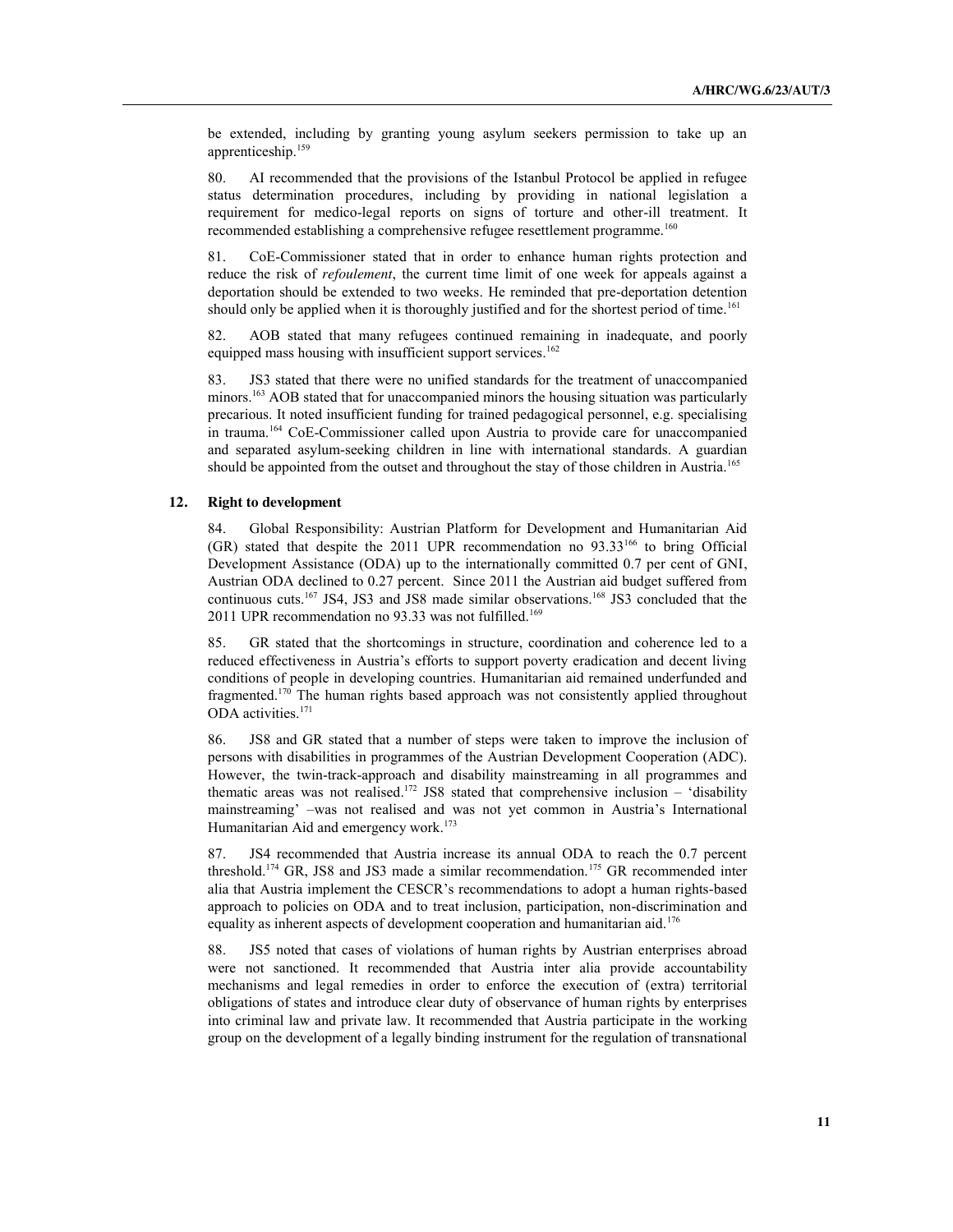activities at UN level and by supporting the adoption of a relevant international instrument in this respect.<sup>177</sup>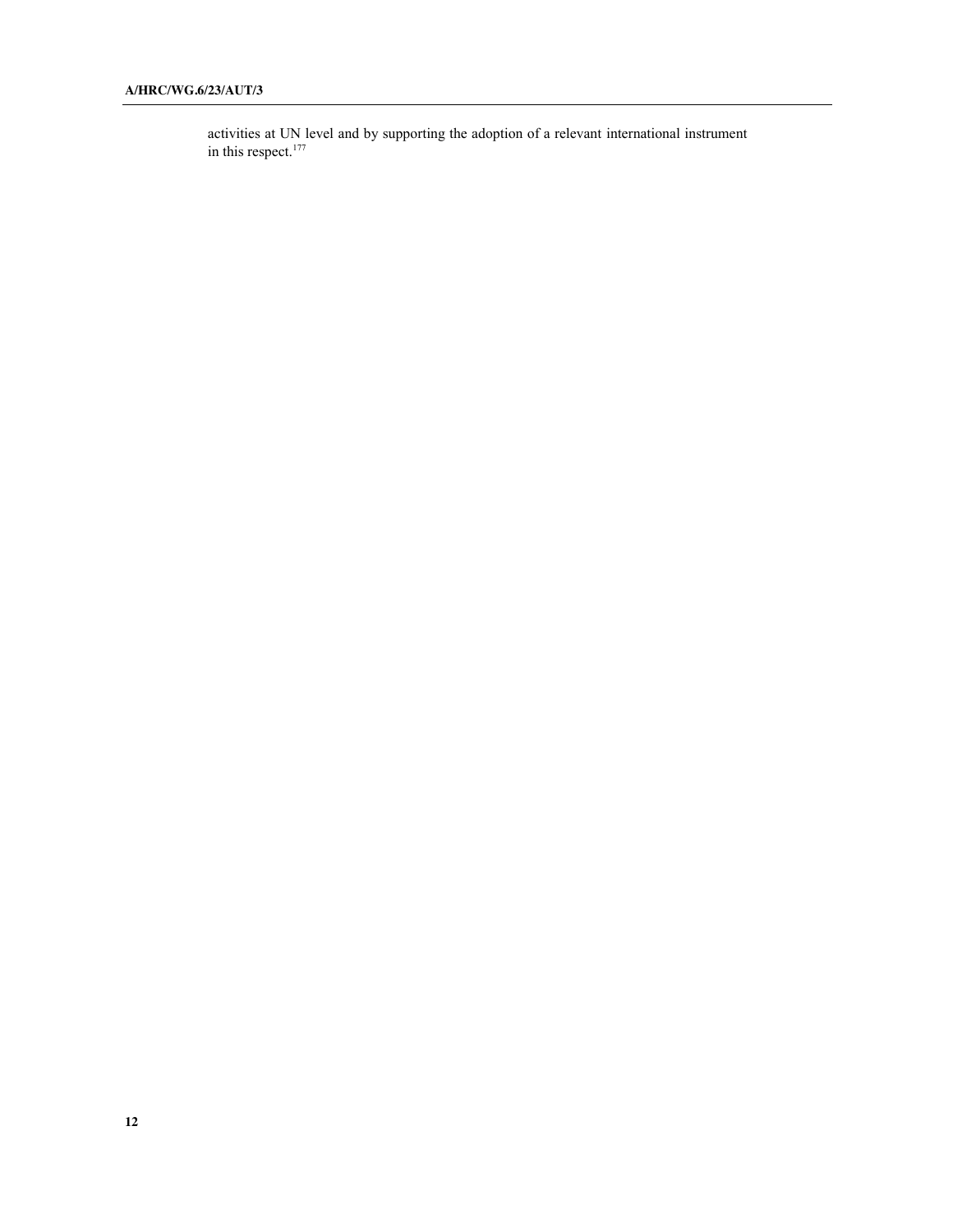## *Notes*

| 1 | The stakeholders listed below have contributed information for this summary; the full texts of all<br>original submissions are available at: www.ohchr.org.<br>Civil society |                                                                       |
|---|------------------------------------------------------------------------------------------------------------------------------------------------------------------------------|-----------------------------------------------------------------------|
|   |                                                                                                                                                                              |                                                                       |
|   | Individual submissions:                                                                                                                                                      |                                                                       |
|   | AAD                                                                                                                                                                          | Austrian Association of the Deaf, Vienna (Austria)                    |
|   | ADF                                                                                                                                                                          | Alliance Defending Freedom International, Geneva (Switzerland);       |
|   | ACEG                                                                                                                                                                         | Austrian Centre for Ethnic Groups, an umbrella organisation of all    |
|   |                                                                                                                                                                              | national minorities in Austria;                                       |
|   | AI                                                                                                                                                                           | Amnesty International, London (United Kingdom of Great Britain and    |
|   |                                                                                                                                                                              | Northern Ireland);                                                    |
|   | BAFÖ                                                                                                                                                                         | Federal Association of the Autonomous Rape Counselling Centres        |
|   |                                                                                                                                                                              | (Austria);                                                            |
|   | <b>GR</b>                                                                                                                                                                    | Global Responsibility - Austrian Platform for Development and         |
|   |                                                                                                                                                                              | Humanitarian Aid, an umbrella organisation of 39 member               |
|   |                                                                                                                                                                              | organisations (Austria);                                              |
|   | <b>ICAAD</b>                                                                                                                                                                 | International Centre for Advocates Against Discrimination, New York   |
|   |                                                                                                                                                                              | (USA);                                                                |
|   | Klagsverband                                                                                                                                                                 | Klagsverband Zur Durchsetzun Der Rechte Von                           |
|   |                                                                                                                                                                              | Diskriminierungsopfern, an umbrella organisation of 41 anti-          |
|   |                                                                                                                                                                              | discrimination organisations, Vienna (Austria);                       |
|   | PI                                                                                                                                                                           | Privacy International, London (United Kingdom of Great Britain and    |
|   |                                                                                                                                                                              | Northern Ireland);                                                    |
|   | STP                                                                                                                                                                          | Society for Threatened Peoples, Göttingen (Germany);                  |
|   | <b>OIDAC</b>                                                                                                                                                                 | Observatory on Intolerance and Discrimination against Christians,     |
|   |                                                                                                                                                                              | Vienna (Austria);                                                     |
|   | Joint submissions:                                                                                                                                                           |                                                                       |
|   |                                                                                                                                                                              |                                                                       |
|   | JS1                                                                                                                                                                          | Joint submission 1 submitted by: International Fellowship of          |
|   |                                                                                                                                                                              | Reconciliation, Alkmaar (Netherlands) and Conscience and Peace Tax    |
|   |                                                                                                                                                                              | International, Leuven, (Belgium);                                     |
|   | JS <sub>2</sub>                                                                                                                                                              | Joint submission 2 submitted by: Sex Workers Forum, iBUS -            |
|   |                                                                                                                                                                              | Information and Support for Sex Workers in Innsbruck, Association     |
|   |                                                                                                                                                                              | PiA Salzburg, IKF - Institute of Conflict Research, LEFÖ -            |
|   |                                                                                                                                                                              | Counselling, education and support for migrant women, Platform        |
|   |                                                                                                                                                                              | 20000 Women and SXA-Info (Austria);                                   |
|   | JS3                                                                                                                                                                          | Joint submission 3 submitted by: Austrian NGO Platform on Human       |
|   |                                                                                                                                                                              | Rights, consisting of 270 NGOs and coordinated by the Austrian        |
|   |                                                                                                                                                                              | League for Human Rights (Austria);                                    |
|   | JS4                                                                                                                                                                          | Joint submission 4 submitted by: Médecins sans Frontières Austria     |
|   |                                                                                                                                                                              | and Universities Allied for Essential Medicines, Vienna (Austria);    |
|   | JS5                                                                                                                                                                          | Joint submission 5 submitted by: Global Responsibility: Austrian      |
|   |                                                                                                                                                                              | Platform for Development and Humanitarian Aid, Südwind,               |
|   |                                                                                                                                                                              | Dreikönigsaktion - Hilfswerk der Katholischen Jungschar and           |
|   |                                                                                                                                                                              | Netzwerk Soziale Verantwortung, Vienna (Austria);                     |
|   | JS6                                                                                                                                                                          | Joint submission 6 submitted by: Austrian National Council of         |
|   |                                                                                                                                                                              | Disabled Persons, Vienna (Austria) and the European Disability        |
|   |                                                                                                                                                                              | Forum, Brussels (Belgium);                                            |
|   | JS7                                                                                                                                                                          | Joint submission 7 submitted by: Platform on Sexual and               |
|   |                                                                                                                                                                              | Reproductive Health and Rights, consisting of Austrian Family         |
|   |                                                                                                                                                                              | Planning Association, Austrian Society for Sex Research,              |
|   |                                                                                                                                                                              | COURAGE, Rechtskomitee LAMBDA, Selbstlaut and an umbrella             |
|   |                                                                                                                                                                              | association, comprising 33 women's organisations (Austria);           |
|   | JS8                                                                                                                                                                          | Joint submission 8 submitted by: Bizeps, Blinden- und                 |
|   |                                                                                                                                                                              | Sehbehindertenverband, Care Austria, Career Moves, Caritas Austria,   |
|   |                                                                                                                                                                              | Brot für die Welt / Diakonie Austria, Jugend eine Welt, Light for the |
|   |                                                                                                                                                                              |                                                                       |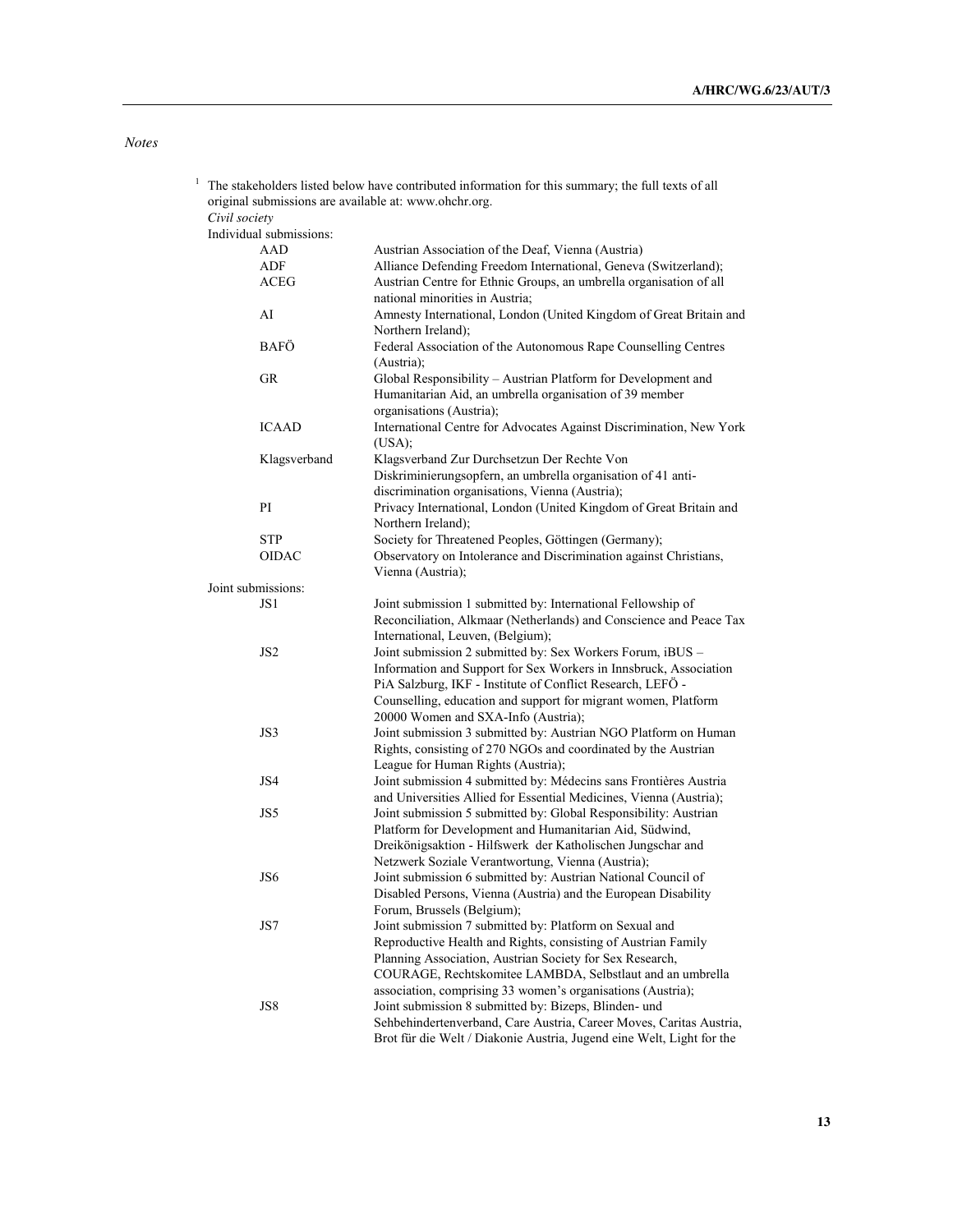World, Ludwig Boltzmann Institute of Human Rights, ÖAR Österreichische Arbeitsgemeinschaft für Rehabilitation, Österreichischer Gehörlosenbund, Austrian Red Cross, Department of Education - University of Vienna, and the Austrian Platform for Development and Humanitarian Aid (Austria); National human rights institution(s): AOB Austrian Ombudsman Board, Vienna (Austria); Regional intergovernmental organization(s): CoE The Council of Europe, Strasbourg (France). (CoE-Commissioner) Special Report by Mr. Nils Muižnieks, Commissioner for Human Rights of the Council of Europe, following his visit to Austria from 4 to 6 June, 2012, Strasbourg, CommDH (2012) 28 (CoE-ECRI: Conclusions) European Commission against Racism and Intolerance conclusions on the implementation of the recommendations in respect of Austria subject to interim follow-up, adopted on 4 December 2012, CRI (2013) 4; (CoE-CM) Resolution of the Committee of Ministers on the implementation of the Framework Convention for the Protection of National Minorities by Austria, adopted at the 1145th meeting of the Ministers' Deputies (CM/ResCMN (2012) 7); (CoE-GRETA) - Group of Experts on Action against Trafficking in Human Beings, Report concerning the implementation of the Council of Europe Convention on Action against Trafficking in Human Beings by Albania, First Evaluation Round, Strasbourg, 2 December, 2011; GRETA (2011)22; (CoE-ECRML) – Application of the European Charter for Regional or Minority Languages in Austria: Report of the Committee of Experts on the Charter and Recommendation of the Committee of Ministers of the Council of Europe on the application of the Charter by Austria, Strasbourg, 28 November, 2012 (ECRML (2012)7) EU-FRA European Union Agency for Fundamental Rights, Vienna (Austria); OSCE/ODIHR Office for Democratic Institutions and Human Rights of the Organisation for Security and Co-operation in Europe, Warsaw, Poland. <sup>2</sup> The following abbreviations have been used in the present document: ICERD International Convention on the Elimination of All Forms of Racial Discrimination ICESCR International Covenant on Economic, Social and Cultural Rights OP-ICESCR Optional Protocol to ICESCR ICCPR International Covenant on Civil and Political Rights CEDAW Convention on the Elimination of All Forms of Discrimination against Women CAT Convention against Torture and Other Cruel, Inhuman or Degrading Treatment or Punishment OP-CAT Optional Protocol to CAT CRC Convention on the Rights of the Child OP-CRC-IC Optional Protocol to CRC on a communications procedure CRPD Convention on the Rights of Persons with Disabilities ICPPED International Convention for the Protection of All Persons from Enforced Disappearance ECHR European Convention for the Protection of Human Rights and Fundamental Freedoms

<sup>3</sup> For the full text of the recommendations see A/HRC/17/8 and A/HRC/17/8/Add.1, paras. 92.1 (Ecuador), 92.2 (Costa Rica, Netherlands, Sweden, Uganda), 92.3 (Germany), 92.5 (Spain), 92.6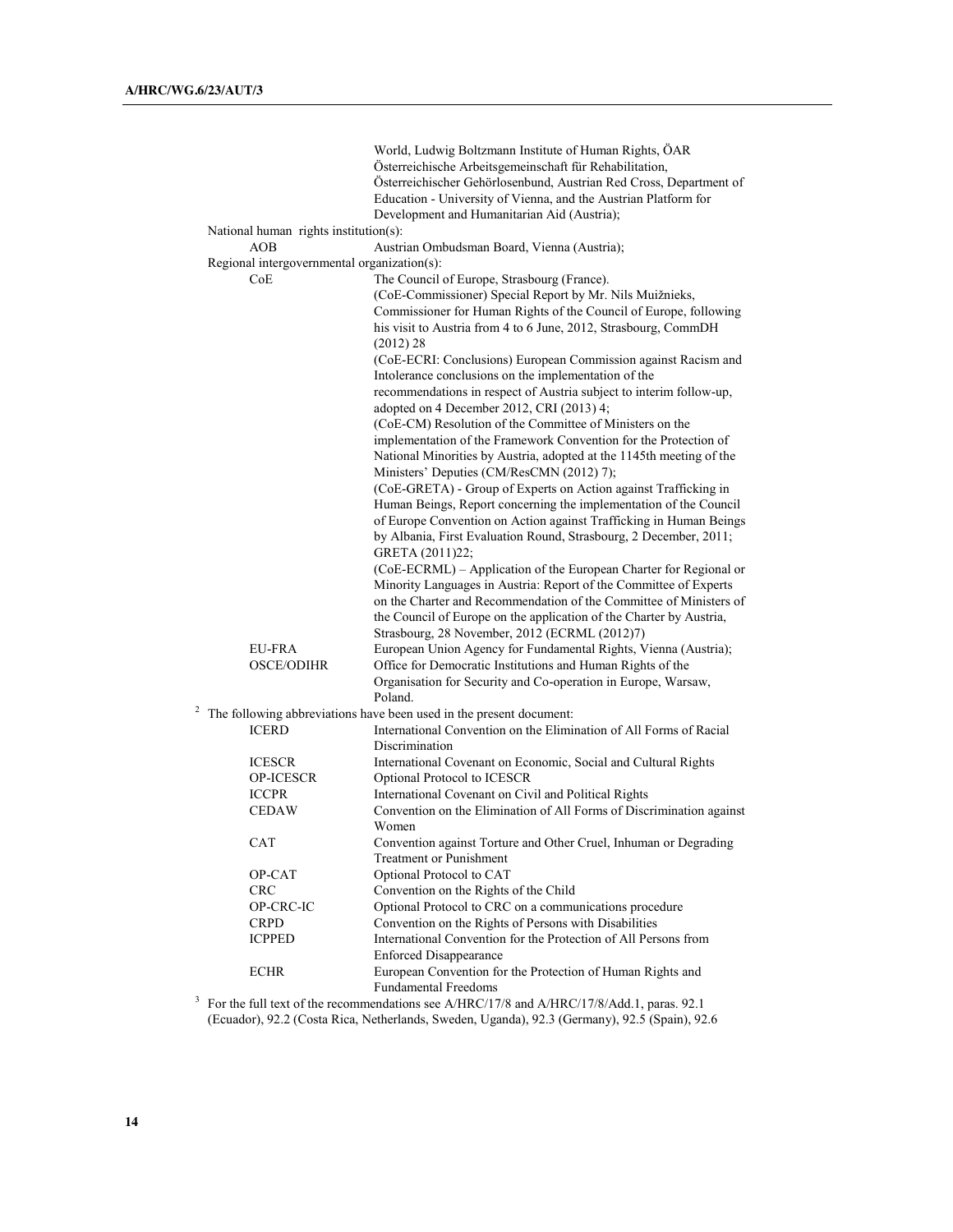(Republic of Moldova, Uganda), 92.7 (France), 93.3 (Indonesia), 93.4 (Uganda), and 93.5 (Burkina Faso).

- AI, p. 1. See also Klagsverband, para. 1.1 and JS3, para. 1.
- See also AOB, para. 8.
- AI, p. 5. See also Klagsverband, para. 3.1 and JS3, para. 2.
- JS3, para. 1, AI, p. 5, See also CoE, p. 2 and CoE-Commissioner, paras. 9 and 59.
- JS6, p. 2. See also JS3, para. 2.
- JS3, para. 2.
- <sup>10</sup> For the text of the recommendations see A/HRC/17/8, paras. 92.4 (Chile) and 92.11 (Switzerland).
- <sup>11</sup> AI, pp. 1-2. See also CoE-Commissioner, para. 8, JS3, para. 3 and AOB, para. 2.
- AOB, para. 3.
- AI, p. 1. See also p. 2.
- <sup>14</sup> Klagsverband, para. 2.1. See also AI, p. 2 and JS3, p. 3.
- <sup>15</sup> CoE-ECRI, para. 58.
- AI, p. 5, Klagsverband, para. 3.2 and JS3, para. 3.
- CoE-ECRI, p. 5.
- CoE-CM, para. 2.
- CoE-Commissioner, para. 61.
- CoE-ECRI, p. 5.
- CoE-ECRI, para. 6.
- <sup>22</sup> For the full text of the recommendations see A/HRC/17/8, paras. 93.20 (Namibia) and 93.21 (Mexico).
- AI, p. 2.
- AI, p.5.
- <sup>25</sup> CoE-Commissioner, para. 9. See also Klagsverband, paras. 1.5 and 2.2.<br><sup>26</sup> For the full text of the recommendations see  $\Delta/HRC/17/8$  and  $\Delta/HRC/1$
- For the full text of the recommendations see A/HRC/17/8 and A/HRC/17/8/Add.1, paras. 92.24 (Burkina Faso), 93.8 (Honduras), 93.10 (Israel), 93.35 (United Kingdom), 93.36 (Islamic Republic of Iran), 93.37 (Uzbekistan), 93.38 (Norway), and 93.44 (Canada).
- 
- <sup>28</sup> Klagsverband, paras. 1.5 and 2.2, JS7, p. 4, and JS3, para. 8.
- CoE-ECRI, para. 61.
- AI, p. 6.
- Klagsverband, para. 3.4, JS3, para. 8 and JS7, p. 4.
- <sup>32</sup> CoE-Commissioner, Summary part, para. 4.
- <sup>33</sup> For the full text of recommendations see A/HRC/17/8, paras. 92.27 (Colombia), 92.42 (Mexico), 92.43 (Bosnia and Herzegovina), 92.79 (Cuba), 92.80 (Trinidad and Tobago), 92.81 (Republic of Korea).
- ICAAD, paras. 1, 2 and 3. See also JS3, para. 9.
- CoE-Commissioner, paras 35-36.
- CoE-Commissioner, para. 34.
- Klagsverband, para. 1.6.
- JS3, para. 9 and Klagsverband, para. 3.6. See also ICAAD, paras. 4 and 5.
- CoE-CM, para. 1 (b). See also STP, para. 2.
- EU-FRA, pp. 3-4.
- ICAAD, para. 13. See also STP, para. 1 and OSCE/ODIHR, pp. 4-5.
- EU-FRA, p. 6.
- OIDAC, pp. 1, 2, 3 and 4.
- STP, para. 1.
- ICAAD, para. 25.
- STP, para. 2.
- STP, para. 2. See also para. 7.
- <sup>48</sup> AI, pp. 1 and 4. For the full text of recommendations see A/HRC/17/8 and A/HRC/17/8/Add.1, paras. 92.51 (United Kingdom), 93.24 (Republic of Korea), 93.29 (Russian Federation), and 93.30 (Israel).
- ICAAD, para. 13.
- CoE-CM, para. 2. See also CoE-Commissioner, para. 60 and STP, para. 9.
- AI, p. 6. See also ICAAD, paras. 18 and 19 and JS3, para. 20.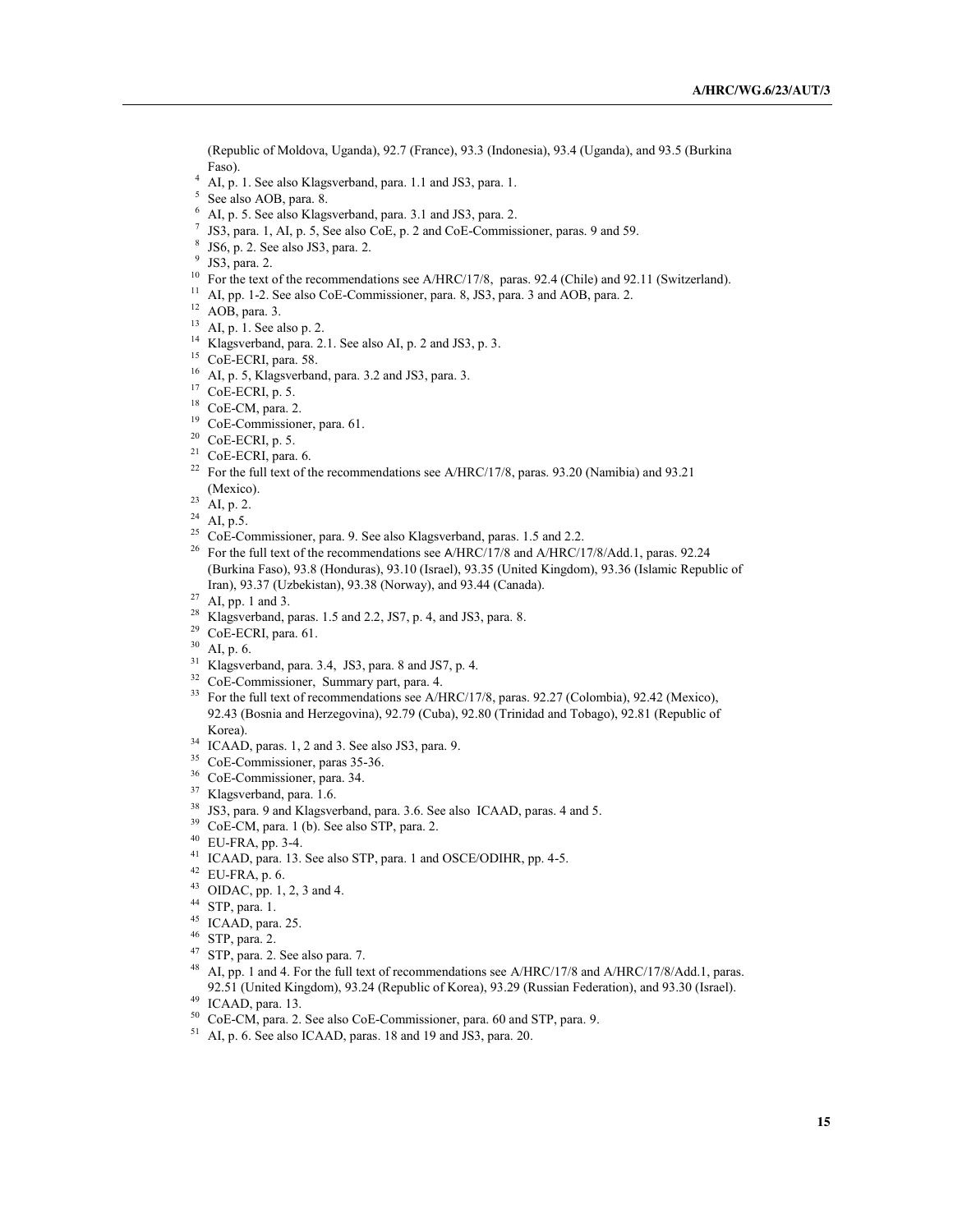- CoE-Commissioner, para. 59. See also AI, p. 6.
- EU-FRA, p. 8.
- <sup>54</sup> AI, p. 4. For the full text see A/HRC/17/8, para. 92.68 (Ecuador). <sup>55</sup> AI, p. 6.
- 
- JS3, para. 10. See also JS7, pp. 3, 4 and 5.
- AI, p. 1.
- CoE- p.2 and CoE-Commissioner, Summary part, para. 4 and paras. 38 and 39. See also ICAAD, para. 6.
- CoE-Commissioner, para. 40.
- BAFÖ, p. 3.
- ICAAD, para. 12. See also JS3, para. 18.
- CoE-Commissioner, para. 79. See also ICAAD, para.12.
- 
- <sup>63</sup> JS3 para. 48.<br><sup>64</sup> BAFÖ, pp. 3-4.
- <sup>65</sup> JS1, para. 3. For the full text of the recommendation see A/HRC/17/8, para. 93.47 (Ghana and Slovakia).
- CoE-Commissioner, para. 43.
- CoE-GRETA, p. 6 and CoE-Commissioner, para. 80.
- CoE-GRETA, p. 6, See also p. 38, para. 10.
- CoE-GRETA, p. 6. See also CoE, p. 6.
- CoE-GRETA, p. 6. See also CoE-GRETA, p. 38, paras. 10 18, CoE-Commissioner, para. 80, and CoE, p. 6. 71 CoE-GRETA, p. 7. See also pp. 38-40.
- 
- JS2, paras. 5,6, 8 and 9.
- JS2, para. 16, 17, 18, 19, 22 and 23.
- AOB ; paras. 31 and 33.
- AI, p. 2.
- AOB, para. 35.
- AI, pp. 1 and 3. For the full text of the recommendations see A/HRC/17/8, paras. 92.32. (Czech Republic), 92.58 (Netherlands), 92.59 (Uzbekistan), 92.60 (Sweden), 92.61 (Sweden), 92.62 (Norway), 92.78 (United Kingdom) and 92.86 (Namibia).
- AI, p. 5. See also JS3, para. 13.
- Klagsverband, para. 3.10 and JS3, para. 13.
- AI, p. 5. See also JS3, para. 13.
- AI, p. 3.
- AI, p. 5. See also JS3, para. 16.
- PI, para. 24. See also para15-20.
- JS7, p. 5.
- JS3, para. 32.
- AI, p. 6. See also JS7, p. 5.
- Klagsverband, para. 1.9. See also JS3, para. 34.
- OSCE/ODIHR, pp. 3-4.
- ADF, para. 30.
- JS, para. 3. See also paras. 15-19.
- JS3, para. 38.
- OSCE/ODIHR, p. 2.
- OSCE/ODIHR, p. 6.
- EU-FRA, p. 9.
- AOB, para. 10.
- CoE-Commissioner, Summary part, para. 5. See also paras. 81, 82 and 83.
- JS3, para. 47.
- AOB, para. 11. See also para. 12.
- JS7, p. 9 and 10.
- JS3, para. 50. See also para. 51 and Klagsverband, para. 2.3. 101 JS6, p. 5.
- 
- JS3, para. 50.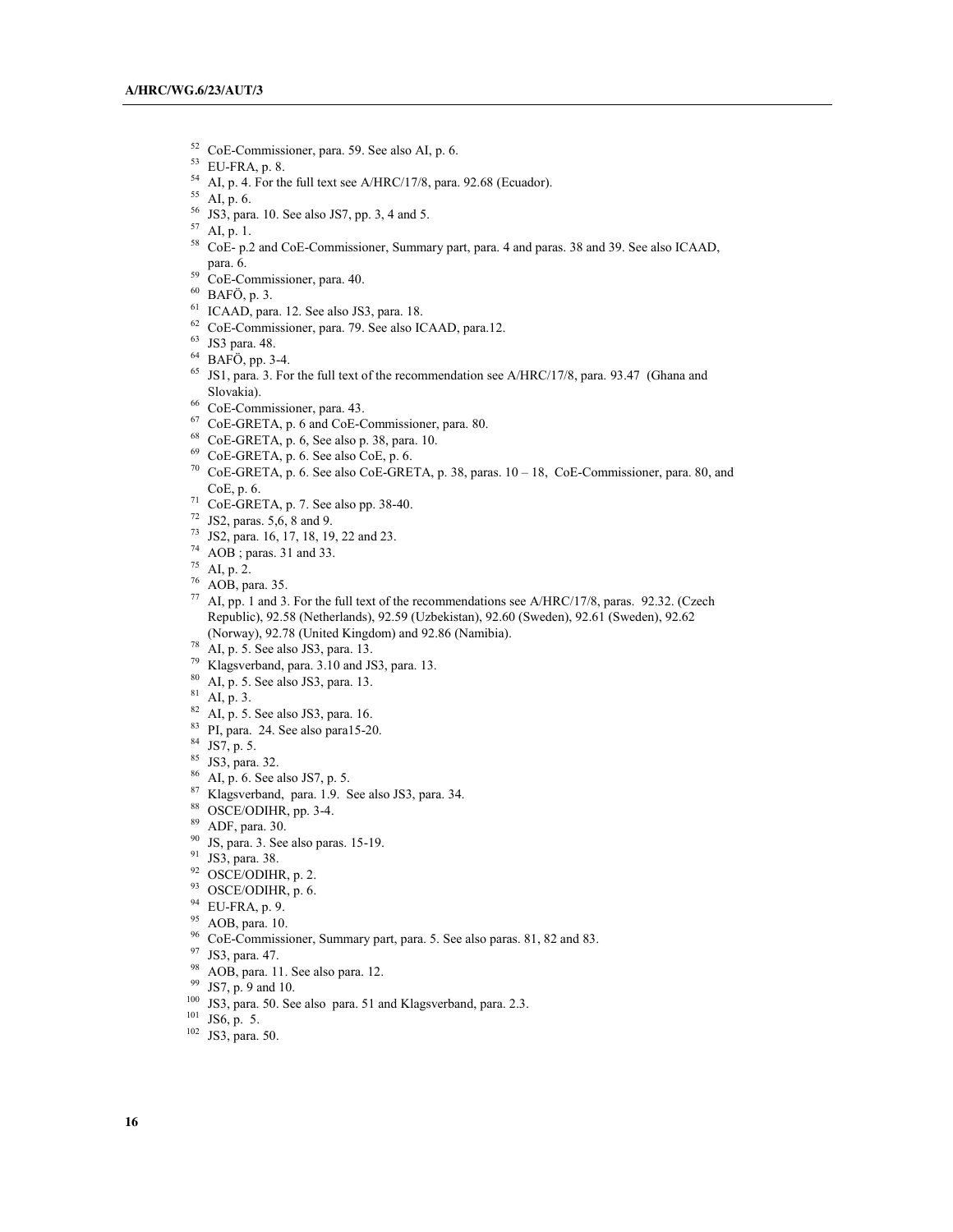- Klagsverband, para. 3.12.
- AI, p. 6.
- <sup>105</sup> JS3, para. 51.
- JS7, pp. 6-7.
- A/HRC/17/8, para. 92.35 (Azerbaijan).
- JS6, p. 4. See also JS3, para. 6 and AAD, p. 2.
- JS6, pp. 2-3.
- A/HRC/17/8, para. 92.25 (Costa Rica).
- JS6, p. 4. See also JS3, para. 51.
- CoE-Commissioner, para. 70.
- <sup>113</sup> For the full text of the recommendation see A/HRC/17/8, para. 92.83 (Chile).
- JS6, p. 5.
- JS6, p. 5.
- JS6, p. 3.
- AOB, para. 15.
- AOB, para. 14.
- <sup>119</sup> CoE-Commissioner, para.72.
- <sup>120</sup> CoE-Commissioner, para. 71. See also Summary part, para. 3.
- <sup>121</sup> CoE-Commissioner, para. 73.<br><sup>122</sup> JS6, p. 3.
- 
- CoE-Commissioner, para. 74. See also JS6, p. 3.
- AAD, p. 1.
- AAD, p. 2.
- AAD, pp. 2-3.
- AAD, pp. 4-5.
- JS3, paras. 11-51.
- <sup>129</sup> For the full text of the recommendation see A/HRC/17/8, paras. 92.18 (USA); 92.87; 92.96, 92. 97, 93.53 and 93.53 (Slovenia).
- ACEG, p. 2.
- <sup>131</sup> CoE-ECRML, para. 56.
- CoE-CM, para. 1 (b). See also ACEG, pp. 2-3.
- ACEG, p. 3. See also p. 4.
- CoE-CM, para. 2.
- <sup>135</sup> CoE-ECRML, p. 17. See also CoE-CM, para. 2.
- CoE, p. 5.
- CoE-CM, para. 2. See also ACED, p. 3.
- CoE-CM, para. 1 (b). See also ACED, pp. 3 -4.
- ACEG, p. 4.
- CoE-CM, para. 1 (b). See also ACED, pp. 3 -4.
- ACED, p. 3.
- CoE-ECRML, p. 50. See also CoE, p. 5.
- CoE-CM, para. 1 (b).
- CoE-ECRML, p. 50.
- CoE-CM, para. 2. See also CoE, p. 5.
- CoE-CM, para. 2.
- STP, para. 9.
- CoE, p. 5.
- ICAAD, para. 20.
- CoE-CM, para. 2.
- AI, p. 4.
- AOB, para. 27. See also paras. 24-26.
- AI, p. 6.
- AI, p. 4.
- <sup>155</sup> CoE-Commissioner, para. 63 and Summary, para. 2. See also AI, p. 6.
- AI, p. 4.
- AI, p. 6.